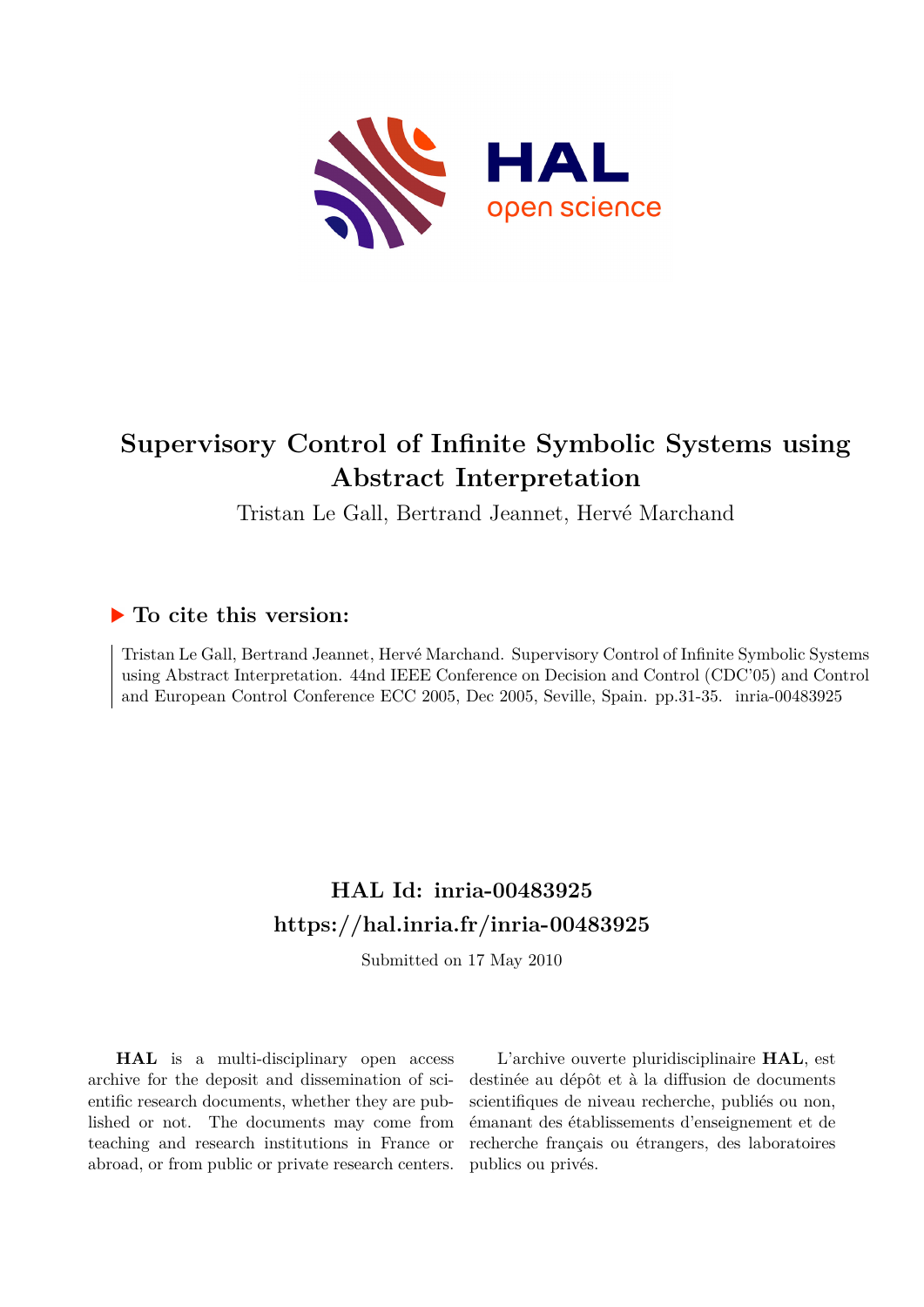# Supervisory Control of Infinite Symbolic Systems using Abstract Interpretation

Tristan Le Gall, Bertrand Jeannet and Hervé Marchand IRISA, Campus Univ. de Beaulieu, 35042 Rennes, France First.Last@irisa.fr

*Abstract***— In this paper, we investigate the control of infinite systems, modeled by symbolic transition system for safety properties. We first redefine the concept of controllability by applying it to the guards of symbolic transitions, instead of to the events. We then define synthesis algorithms based on symbolic transformations and abstract interpretation techniques so that we can ensure finiteness of the computations.**

#### I. INTRODUCTION

In the fields of manufacturing systems, robotics, etc, many applications require high reliability and safety. Traditionally, these requirements are checked *a posteriori* using simulation techniques and/or property verification. Control theory of discrete event systems allows the use of constructive methods that ensure, *a priori*, required properties on the system behavior. There exist different theories for control of Discrete Event Systems since the 80's [19], [2], [11]. Usually, the starting point of these theories is: given a model for the system and the control objectives, a controller must be derived by various means such that the resulting behavior of the closed-loop system meets the control objectives. The basic models are discrete-event systems, and can be formulated as, e.g., formal languages [19], Petri nets [11], or finite state machines, also called labeled transition systems [3].

When modeling realistic systems, it is often convenient to manipulate state/event variables instead of simply atomic states/events. Within this framework, the states (as well as the events) can be seen as a particular instantiation of the vector of variables. In this case, the above techniques and associated tools do not explicitly take into account the data as the underlying model of transition systems implies the variables to be instantiated during the state space exploration and analysis. This enumeration of the possible values of the variables leads to the classical state space explosion when these variables take their value in a finite set, but may also renders the computation infeasible whenever the domain of the variables is infinite. For instance, one can consider timed automata which extend finite transition with clocks and allow transitions upon thresholds and reset operations[18], [1], [20].

In this paper, we model the system to be controlled by Symbolic Transition Systems (STS) which are transition systems with variables. This model allows to represent infinite systems whenever the variables take their values in an infinite domain. This model has a finite structure and offers a compact way to specify systems handling data. Such a

model manipulates variables and actions holding parameters that are used to exchange information. The semantics of an STS is given by an infinite labeled transition system (LTS) over an infinite alphabet (action+valued parameters). An STS starts in an initial state and then proceeds by firing transitions, updating the variables according to the guards and assignments of the transitions that have been fired, and exchanging informations through the valued actions.

For control purposes, due to the infiniteness of the alphabet of the underlying LTS, it is very restrictive to keep constant the status of each actions. We thus have chosen to redefine the concept of controllability by applying it to the guards of symbolic transitions, instead of to the events. These guards are predicates on both the variables and the communication parameters and indicate whether the transition becomes uncontrollable or not. To control such systems, we adopt an internal control point of view, which means that the control consists in restricting the guards of the system so that the obtained system satisfies some expected properties. In this setting, the control can be seen as a way to refine an incomplete specification so that it respects requirements. This has to be opposed to the external control which consists in synthesizing a supervisor acting upon the system by disabling events. We here focus on *safety requirements*, modeled by observers that encodes the negation of a safety property. These observers are equipped with a dedicated location *Violate* that is reached whenever the property is violated. It is well known that the underlying control problem (i.e ensuring the safety requirement) can be reduced to a *state avoidance control problem* by performing the product between the system and the observer and by considering as forbidden the set of states of the form  $\langle v, \textit{Violate} \rangle$ . This particular problem can then be solved<br>by computing the set of states that leads to the forbidden by computing the set of states that leads to the forbidden states by only taking uncontrollable transitions. To deal with infinite-state specifications and properties, the algorithms are *symbolic*: they do not attempt to enumerate the domain of the specifications variables, but deal with the variables by means of symbolic computations. Unfortunately, the exact computation of the above set of states, which is based on a fix-point computation, is generally not possible for undecidability (or complexity) reasons. To overcome the undecidability, we make the use of Abstract Interpretation techniques (see e.g. [5], [7], [14]), that over-approximate this set such that the fix-point can be effectively computed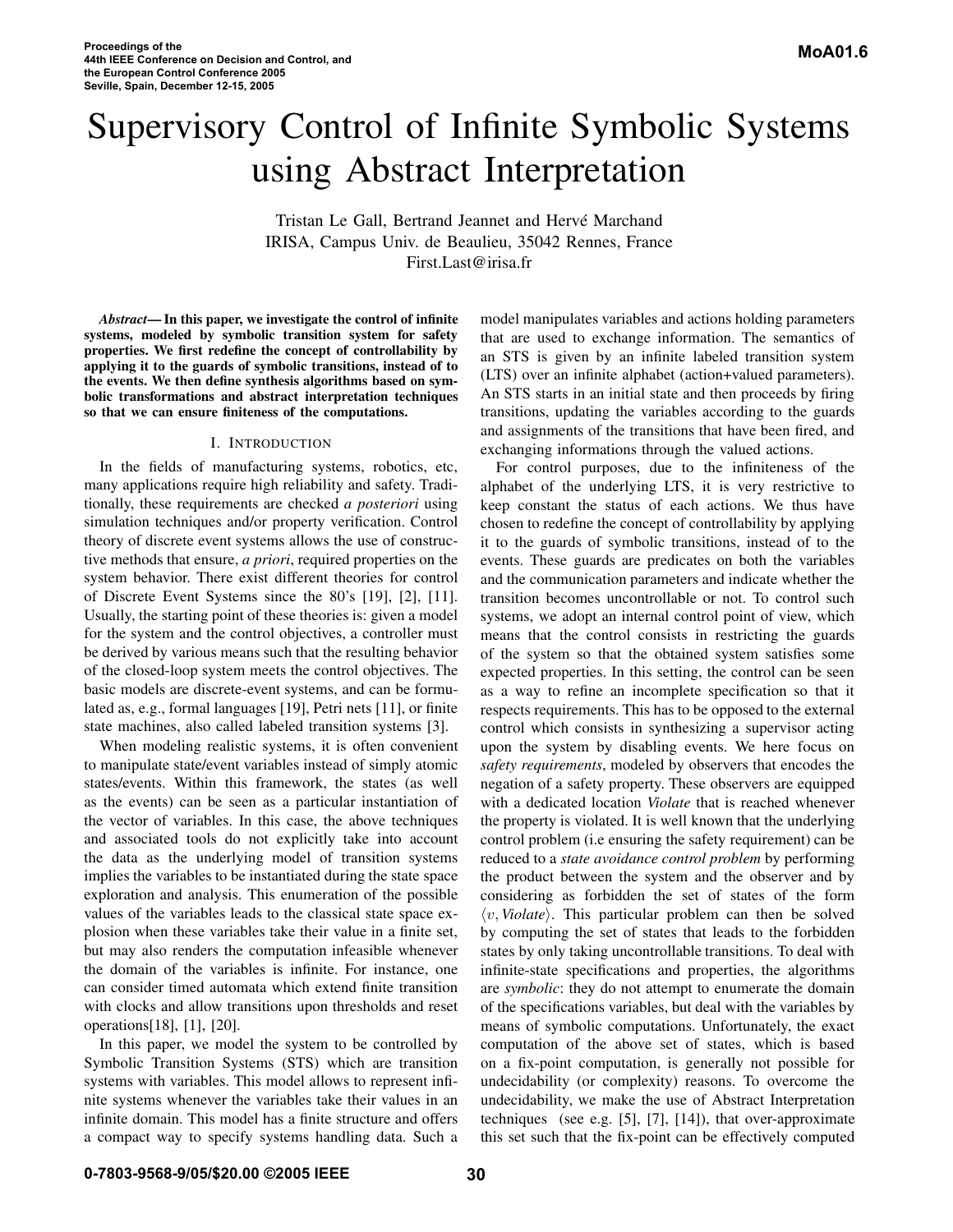and symbolically represented.

#### II. SYMBOLIC TRANSITION SYSTEMS

The model of Symbolic Transition Systems (STS) is a transition system with variables. This model allows to represent infinite systems whenever the variables take their values in an infinite domain. Note that in Definition 1, there is no explicit notion of control location, insofar as the control structure of an automaton can be encoded by a specific program counter variable.

**Variables, Predicates, Assignments.** In the sequel we shall assume a set of typed variables. We denote  $\mathcal{D}_v$  the domain in which a variable  $v$  takes its values. For a set of variables  $V = \{v_1, \ldots, v_n\}$ , we denote  $\mathcal{D}_V$  the product domain  $\mathcal{D}_{v_1} \times \ldots \times \mathcal{D}_{v_n}$ . An element of  $\mathcal{D}_V$  is thus a vector of values for the variables in  $V$ . Depending on the context, a predicate  $P(V)$  on a set of variables V may be considered either as a set  $P \subseteq \mathcal{D}_V$ , or as a logical formula, the semantics of which is a function  $\mathcal{D}_V \to \{true, false\}$ . We denote by E the complement of the set  $E \subseteq D$  included in a domain D. Given a predicate  $G(\vec{v}, \vec{p})$ , the projection over  $\vec{p}$  is denoted by  $\exists \vec{p}$ :  $G(\vec{v}, \vec{p})$  whereas its corresponding set formulation is given by  $Proj_{\mathcal{D}_{\vec{\tau}}}(\mathcal{G}) = {\{\vec{\nu} \mid \exists \vec{\pi} \in \mathcal{D}_{\vec{p}} : (\vec{\nu}, \vec{\pi}) \in \mathcal{G}\}}.$ Similarly, the universal projection is denoted  $\forall \vec{p} : G(\vec{v}, \vec{p})$ and its corresponding set formulation by

$$
Proj_{\mathcal{D}_{\vec{v}}}(G) = \{ \vec{\nu} \mid \forall \vec{\pi} \in \mathcal{D}_{\vec{p}} : (\vec{\nu}, \vec{\pi}) \in G \}
$$

Given a function  $f : E \to F$  and  $Y \subseteq F$ , we denote  $f^{-1}(Y) = \{e \in E \mid f(e) \in Y\}.$ 

**STS Definition.** Let us now formally define the Symbolic Transition Systems (STS for short).

*Definition 1: An STS is a tuple*  $\langle V, \Theta, Q, \Sigma, \Delta \rangle$  where

- $V = (v_1, \ldots, v_n)$  *is a nonempty, finite set of typed* variables. We denote  $Q \triangleq \mathcal{D}_V$
- $\Theta \subseteq Q$ , *a predicate on V*, *is the initial condition.*
- Σ *is a nonempty, finite* alphabet*. For each action*  $\sigma \in \Sigma$ , its signature  $sig(\sigma) = \langle t_1, \ldots, t_k \rangle$  is a tuple<br>of types specifying the types of the communications *of types specifying the types of the communications parameters* <sup>1</sup> *held by the action.*
- $\Delta$  *is a finite set of transitions. A transition*  $\delta$  =  $\langle \sigma, p, G, A \rangle$ <br>  $A(\vec{u}, \vec{n})$  is *, also denoted*  $[\sigma(\vec{p}) : G(\vec{v}, \vec{p})]$ ?  $\vec{v}' =$ <br>*given* by  $A(\vec{v}, \vec{p})$  *is given by* 
	- 1) *an action*  $\sigma$  *and a parameter vector*  $\vec{p}$  =  $\langle p_1, \ldots, p_k \rangle$ , that are variables local to the transition  $\vec{p}$  is supposed to be well-typed w.r.t. *transition.*  $\vec{p}$  *is supposed to be well-typed w.r.t.*  $sig(\sigma)$ *. We denote*  $\mathcal{D}_{\sigma} \triangleq \mathcal{D}_{\vec{p}}$ *.*
	- 2) *a guard*  $G(\vec{v}, \vec{p}) \subseteq Q \times D_{\sigma}$ , *a predicate on the variables and the communication parameters.*
	- 3) an assignment of the form  $\vec{v}' = A(\vec{v}, \vec{p})$ , with<br>  $A \cdot O \times D \longrightarrow O$  which defines the values of  $A: Q \times \mathcal{D}_{\sigma} \rightarrow Q$ , which defines the values of *the variables during an execution.*

1Communication parameters represent the data communication between two systems modelized by two STS.

Given a transition 
$$
\delta
$$
, we will denote by  $\sigma^{\delta}$ ,  $G^{\delta}$  and  $A^{\delta}$  its action, guard and afflection.

An STS starts in an initial state with values of the variables satisfying  $\Theta$  and then proceeds by firing transitions, updating the variables according to the guards and assignments of the transitions that have been fired, and exchanging informations through the valued actions. An STS is *deterministic* whenever for any transitions  $\delta_1, \delta_2 \in \Delta$ ,  $\sigma^{\delta_1} = \sigma^{\delta_2} \Rightarrow$  $G^{\delta_1} \wedge G^{\delta_2} = false$ . We assume in the sequel that all STS are deterministic.

*Example 1: A simple example of STS is depicted in Figure 1. This system expects a* START *input carrying an integer parameter* p*, and saves the value of* p *into the variable* x*. Then, the value of* x *is emitted to the environment via the output* MSG *and* x *is decreased by 1 or stop when it receives the STOP signal as far as*  $x > 0$ *.* 



Fig. 1. : simple STS  $S$ 

*Notice that for readability purpose we considered here explicit locations, that can be easily encoded by means of an enumerated variable.*

**The semantics** of an STS  $M = (V, \Theta, \Sigma, \Delta)$  is given by an infinite Labeled Transition System  $[[\mathcal{M}]] = (\Sigma, Q, Q_o, \rightarrow),$ where  $Q = \mathcal{D}_V$ . A state  $\vec{\nu} \in Q$  is thus a valuation of the variables  $\vec{v}$  of the STS.  $Q_o$  is a set of states of  $Q$  that satisfy the initial condition  $\Theta$ .  $\tilde{\Sigma}$  is an (infinite) alphabet that is formed with valued actions,

$$
\tilde{\Sigma} = \{(\sigma, \vec{\pi}) \mid \sigma \in \Sigma \wedge \vec{\pi} \in \mathcal{D}_{\sigma}\}.
$$

The transition relation  $\rightarrow \subseteq Q \times \Sigma \times Q$  is finally defined by

$$
\delta = [\sigma(\vec{p}) : G(\vec{v}, \vec{p}) ? \ \vec{v}' = A(\vec{v}, \vec{p})] \in \Delta
$$

$$
\vec{\pi} \in \mathcal{D}_{\sigma} \ \wedge \ G(\vec{v}, \vec{\pi}) \ \wedge \ \vec{v}' = A(\vec{v}, \vec{\pi})
$$

$$
\vec{v} \stackrel{\langle \sigma, \vec{\pi} \rangle}{\sim} \vec{v}'
$$

 $\vec{v} \stackrel{\langle \sigma, \vec{\pi} \rangle}{\longrightarrow} \vec{v}'$ <br>An execution of an STS is given by a run

$$
\nu_0 \stackrel{(\sigma_0, \vec{\pi}_0)}{\longrightarrow} \nu_1 \dots \stackrel{(\sigma_n, \vec{\pi}_n)}{\longrightarrow} \nu_{n+1}
$$

accepted by  $[[M]]$  and a trace of this run is given by  $(\sigma_0, \vec{\pi}_0) \dots (\sigma_n, \vec{\pi}_n)$ . We denote by  $\mathcal{L}(\mathcal{M}) \subseteq \tilde{\Sigma}^*$  the set of traces associated to  $M$ . In the remain of the paper, we will denote abusively by  $\vec{v}$  and  $\vec{p}$  both the formal variables and their values  $\nu$  and  $\pi$ .

**Blocking property.** A state  $\vec{v}$  is said to be blocking whenever whatever the transition, its guard is unsatisfiable, i.e.  $\forall \delta \in \Delta$ ,  $\forall \vec{p} \in \mathcal{D}_{\sigma^{\delta}}$ :  $\neg G^{\delta}(\vec{v}, \vec{p})$ . The system, itself is said to be blocking whenever there exists a trace that leads to a blocking state.

**Safety properties and observers** Given an STS, an *invariance property* is defined by a set of states E and specifies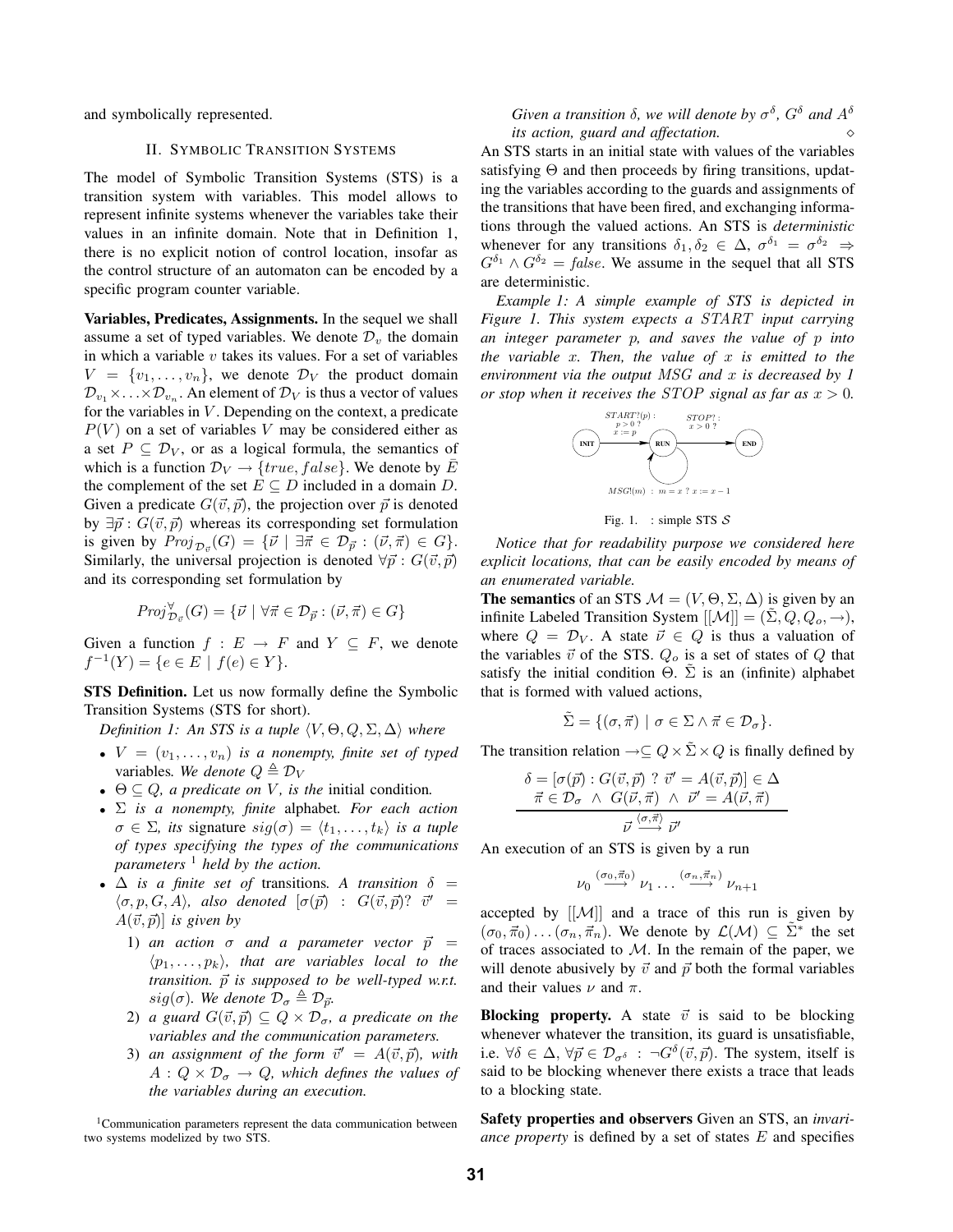the fact that from any state in that set, *all* transitions remain in  $E(\vec{v})$ . Dually, one can define an invariance property by a set of states  $E(\vec{v})$  that must not be reached along the execution of the system. This is the latter interpretation that will be used in the remainder of this paper and we will refer to it as a *forbidden state invariance property*  $E(\vec{v})$ . Now, one can also want to specify more general properties related to the notion of traces/runs of the system. In this setting, a *safety property* P is a set of traces/runs such that

$$
\rho \notin P \Rightarrow \forall \rho' : \rho \cdot \rho' \notin P.
$$

In other words, as soon as the property is not satisfied then it is false forever. From a computational point of view, it is always possible to reduce a safety property to a forbidden state invariance property by means of *observers*. Given a (deterministic) STS  $M$ , an observer is a deterministic STS  $O$  which is *non-intrusive*, i.e. an observer verifies  $\mathcal{L}(\mathcal{M}\times\mathcal{O}) = \mathcal{L}(\mathcal{M})^2$ . It is equipped with a dedicated variable Violate. The *language recognized by an observer*  $\mathcal{O}$ , denoted  $\mathcal{L}_{\text{Violate}}(\mathcal{O})$ , is the set of the projection of runs that contain states in which the boolean variable Violate is *true* (this set will be denoted by Violate<sup> $O$ </sup>). In fact, an observer encodes the negation of a safety property  $\varphi_{\mathcal{O}}$  and  $\mathcal{L}_{\text{Violet}}(\mathcal{O})$  corresponds to the set of traces that violate  $\varphi_{\mathcal{O}}$ . Thus, the use of observers allows to reduce a safety property to a forbidden state invariance property that has to be checked on the product  $\mathcal{M} \times \mathcal{O}$ :

*Proposition 1: let* M *be a deterministic STS, and* O *an observer for* M *defining the safety property*  $\varphi_{\mathcal{O}}$ *. Then* M *satisfies*  $\varphi_{\mathcal{O}}$  *if and only if*  $M \times \mathcal{O}$  *satisfies the forbidden state invariance property*  $Q^{\mathcal{M}} \times$  Violate<sup> $\mathcal{O}$ </sup>. Based on Proposition 1, we will only consider forbidden state invariance property in the remainder of the paper.

#### III. CONTROL OF SYMBOLIC TRANSITION SYSTEMS

#### *A. How to control an STS*

In Ramadge & Wonham Theory, the control is performed by means of the notion of controllable event: the alphabet is partitioned into two disjoint sets  $\Sigma_c$  and  $\Sigma_{uc}$  of controllable (resp. uncontrollable) events, and only controllable events can be forbidden by the supervisor. We could do similarly with STS, by partitioning the infinite event set  $\Sigma$ , either by partitioning the finite action set  $\Sigma$ , or more generally by associating to each  $\sigma \in \Sigma$  an uncontrollability guard  $c_{\sigma}(\vec{p})$ : the uncontrollability status of an event would thus depend on the values of communication parameters and not only on the action. However, we can be more flexible by allowing the uncontrollability of an event to depend also on the state of the system, as suggested by the following example.

*Example 2: Let us consider a plane navigation system, with an automatic navigation module, and an action* TurnLeft*. If the automatic module is on (particular state of the system), it is reasonable to consider that* TurnLeft *is* *uncontrollable, whereas if it is off, the pilot controls itself this event.*

To take into account these modeling needs, we chose to make the uncontrollability notion hold on symbolic transitions instead of events, by equipping each transition δ with a uncontrollability guard  $G_{uc}^{\delta}(\vec{v}, \vec{p})$  that indicates in each state  $\vec{v}$  whether the event  $\sigma^{\delta}(\vec{v})$  is (un)controllable or each state  $\vec{v}$  whether the event  $\sigma^{\delta}(\vec{p})$  is (un)controllable or not. This leads us to the following definition:

*Definition 2: An* STS to be controlled *is an STS*  $(V, \Theta, \Sigma, \Delta)$  *defined as in Definition 1, in which*  $\Delta$  *is a finite set of transitions, such that each transition*  $\delta$  =  $\langle \sigma, p, G, G_{uc}, A \rangle$  has an uncontrollable guard  $G_{uc}(\vec{v}, \vec{p}) \subseteq$ <br> $G(\vec{v}, \vec{p})$  which specifies that  $\forall \vec{v} \in \Omega$   $\forall \vec{v} \in \mathcal{D}$ .  $G(\vec{v}, \vec{p})$  *which specifies that*  $\forall \vec{v} \in Q, \forall \vec{p} \in \mathcal{D}_{\sigma}$ :

$$
G_{uc}(\vec{v}, \vec{p}) \Rightarrow
$$
 the event  $\sigma(\vec{p})$  is uncontrollable  
whenever the system is in state v  
a state  $\vec{v}$  and a set of valued parameters

Given a state  $\vec{v}$  and a set of valued parameters  $\vec{p}$ , a transition can be fired whenever  $C(\vec{v}, \vec{p})$  is satisfied and transition can be fired whenever  $G(\vec{v}, \vec{p})$  is satisfied, and it is uncontrollable if the uncontrollable guard  $G_{uc}(\vec{v}, \vec{p})$ is satisfied. Thus, according to the value of the variables and the parameters, a supervisor will be able to avoid the transition to be fired only if  $G_{uc}(\vec{v}, \vec{p})$  is not satisfied.

*Remark 1: If one wants to keep the event partitioning point of view,* <sup>G</sup>uc *would only depend on the communication parameters and would be attached to actions instead of symbolic transitions.*

In the classical theory of Ramadge & Wonham the controllability status of an action/event is global. In the field of STS, the controllability status of an event  $\sigma(\vec{p})$  depends not only on parameters  $\vec{p}$  but also on the current state. However, the dependance on symbolic transitions is not a real one, as we consider only deterministic STSs. In this setting, the control will then consist in restricting the guards of the system and the initial condition  $\Theta$  so that the obtained system satisfy the safety property, with the constraint that the new guards  $G'$  satisfy

$$
G_{uc} \Rightarrow G' \Rightarrow G \tag{1}
$$

*B. The State Avoidance Control Problem: An exact characterization*

Let  $M = (V, \Theta, \Sigma, \Delta)$  be an STS and  $E(\vec{v})$  be a set of states of the associated LTS  $[[\mathcal{M}]]$ , defined as a predicate that we wish to forbid by control. The principle is similar to the one classically used for the control of Finite Discrete event Systems. Our aim is to modify the initial system so that the controlled system could not enter the states of  $E(\vec{v})$ . However, it is not possible to perform this transformation on the associated LTS. Hence to perform control, we need to manipulate the states at the syntactic level of the STS. This has to be done by means of symbolic transformer predicates

*1) Symbolic transformer predicates:* First, we define a function  $Pre_{uc}$  which selects the set of states from which it is possible to reach  $X(\vec{v}) \subseteq Q$  by triggering uncontrollable transitions. This function is first defined for a particular transition  $\delta$  (Eq. 2) and thus for all the transitions of the

<sup>&</sup>lt;sup>2</sup>where  $\times$  denotes the classical synchornous product between STS such that  $\mathcal{L}(\mathcal{M}_1 \times \mathcal{M}_2) = \mathcal{L}(\mathcal{M}_1) \cap \mathcal{L}(\mathcal{M}_2)$  (see [15] for details).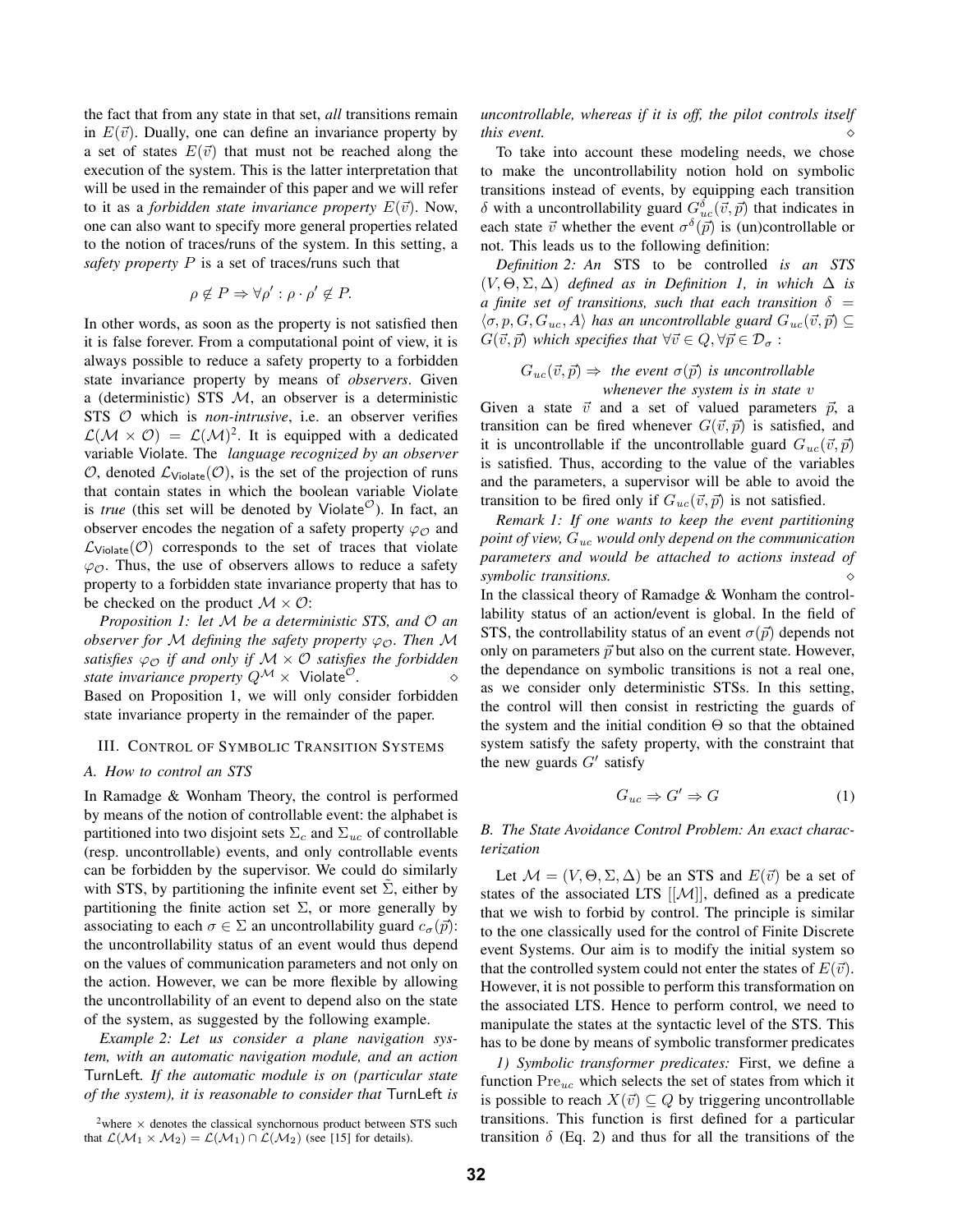STS  $M$  (Eq. 3):

$$
\text{Pre}_{uc}(\delta)(X)(\vec{v}) = \exists \vec{p} \exists \vec{v}' : G_{uc}(\vec{v}, \vec{p}) \wedge (2) \vec{v}' = A(\vec{v}, \vec{p}) \wedge X(\vec{v}')
$$

$$
\operatorname{Pre}_{uc}(X)(\vec{v}) = \bigvee_{\delta \in \Delta} \operatorname{Pre}_{uc}(\delta)(X)(\vec{v}) \tag{3}
$$

A set formulation of these functions, for which  $X$  is seen as a set of states is the following:

$$
\operatorname{Pre}_{uc}(\delta)(X) = \operatorname{Proj}_Q \left( G_{uc} \cap A^{-1}(X) \right) \tag{4}
$$

$$
\text{Pre}_{uc}(X) = \bigcup_{\delta \in \Delta} \text{Pre}_{uc}(\delta)(X) \tag{5}
$$

With these operators, it is then possible to compute the set of states that can reach  $E$  in an uncontrollable way:

$$
Coreach_{uc}(E) = \text{lfp}(\lambda X.E \cup \text{Pre}_{uc}(X)), \quad (6)
$$

which represents the set of states from which it is possible to reach a state of  $E$  by only traversing uncontrollable transitions. Moreover, whenever the system is in a state that does not belong to  $\text{Coreach}_{uc}(E)$ , then it is not possible to reach  $\text{Coreach}_{uc}(E)$  via uncontrollable transitions.

*2) The control of an STS:* Based on these transformer predicates, the control will consist of restricting the guards of the initial system in order to avoid  $\mathrm{Coreach}_{uc}(E)$ . To this end we introduce an auxiliary function  $C$ , which can be seen as a supervisor. It specifies the transitions that have to be forbidden. Note that this function depends on both the current state of the system and the parameters.

$$
\mathcal{C}(\delta)(\vec{v}, \vec{p}) = \neg \text{Coreach}_{uc}(E)(\vec{v}) \wedge \text{Coreach}_{uc}(E) \left( A^{\delta}(\vec{v}, \vec{p}) \right) \tag{7}
$$

The corresponding set formulation of 7 is given by:

$$
\mathcal{C}(\delta) = (A^{\delta})^{-1}(\text{Coreach}_{uc}(E)) \setminus (\text{Coreach}_{uc}(E) \times \mathcal{D}_{\sigma^{\delta}})
$$
\n(8)

By definition of  $\text{Coreach}_{uc}(E)$ , we have that, for all transitions  $\delta$ ,  $C(\delta) \Rightarrow \neg G_{uc}^{\delta}$ , which entails that no uncontrollable transition is forbidden transition is forbidden.

The controlled system  $\mathcal{M}' = (V, \Theta', \Sigma, \Delta')$  where  $\Theta' = \Theta \setminus$  Coreach  $(F)$  and  $\Delta'$  is defined from  $\Delta$  by  $\Theta \setminus \text{Coreach}_{uc}(E)$  and  $\Delta'$  is defined from  $\Delta$  by

$$
\frac{(\sigma, \vec{p}, G_{uc}, G, A) \in \Delta \quad G' = G \land \neg \mathcal{C}(\delta)}{(\sigma, \vec{p}, G_{uc}, G', A) \in \Delta'}
$$

It is easy to show that there is no run of  $\mathcal{M}'$  that can reach Coreach<sub>uc</sub>(E), and thus E. Indeed, the initial states of M'<br>do not belong to Coreach (E) and no transition of  $\Lambda'$  can do not belong to Coreach<sub>uc</sub>(E), and no transition of  $\Delta'$  can<br>make evolve the system from the current state that belongs make evolve the system from the current state that belongs to  $\neg$ Coreach<sub>uc</sub>(E) into Coreach<sub>uc</sub>(E) (*cf.* Equation (8)). We finally deduce that given an STS  $\mathcal{M} = (V, \Theta, \Sigma, \Delta)$ and a forbidden state property  $E$ , then there exists a way to control M w.r.t. E if and only if  $\Theta \nsubseteq \text{Coreach}_{uc}(E)$ .

*3) The blocking property:* As usual, when controlling the system, blocking, that were not present in the system, may appear. Assuming the initial system  $M$  is non-blocking, we now explain how the non-blocking property can be ensured on the controlled system  $\mathcal{M}'$ . The method is actually similar to the one we just presented. The idea is to add to  $Pre_{uc}(X)$ the states that necessarily lead to  $X$  whatever the transition. This set denoted  $Y$  is given by

$$
\vec{v} \in Y \Leftrightarrow \forall \delta \in \Delta, \forall \vec{p} \in \mathcal{D}_{\sigma} : G^{\delta}(\vec{v}, \vec{p}) \Rightarrow A^{\delta}(\vec{v}, \vec{p}) \in X
$$

$$
\Leftrightarrow \bigwedge_{\delta \in \Delta} \forall \vec{p} : G^{\delta}(\vec{v}, \vec{p}) \Rightarrow ((A^{\delta})^{-1}(X)) (\vec{v}, \vec{p})
$$

Which in turn can be rephrased as follows

$$
Y = \bigcap_{\delta \in \Delta} \text{Proj}_{Q}^{\forall} \left( \overline{G^{\delta}} \cup (A^{\delta})^{-1}(X) \right) \tag{9}
$$

If  $\vec{v} \in Y$ , then it means that

- either there exists an uncontrollable transition starting from  $\vec{v}$  that leads to a state of X. In this case  $\vec{v} \in$  $Pre_{uc}(X)$  and this state will not be reachable in the controlled system.
- or there exists a controllable transition starting from  $\vec{v}$ that leads to a state of  $X$ . Now, as  $X$  has to be forbidden by control, then the transition will be removed by control and there will be no more admissible transitions starting from  $\vec{v}$  and the system will be in deadlock.

We thus deduce the pre-condition operator

$$
\operatorname{Pre}_{uc}^{nb}(X) = \operatorname{Pre}_{uc}(X) \cup \bigcap_{\delta \in \Delta} \operatorname{Proj}_{Q}^{\forall} \left( \overline{G^{\delta}} \cup (A^{\delta})^{-1}(X) \right)
$$
\n(10)

from which we can compute a new set of co-reachable states and thus deduce a non-blocking controlled system.

The technique we developed in the previous section requires to solve a state co-reachability problem (i.e. the computation of  $\text{Coreach}_{uc}(E)$ ). This problem is actually solved by a fix-point computation. Compared to the classical techniques used to control LTS ([19], [3]), the big change induced by taking into account the data and not only the (finite) control of the systems is that the fix-points become not computable<sup>3</sup>. Nevertheless, it is possible to overcome the undecidability by resorting to approximations, using the theoretical framework of Abstract Interpretation. This is the aim of the next section.

#### *C. Effective computation of the controlled system*

The idea of the Abstract Interpretation (see e.g. [5], [7], [14]) is then to over-approximate  $\text{Coreach}_{uc}(E)$  using techniques such that the fix-point can be computed and symbolically represented. The importants points related to such techniques are the following: assume that we are able to compute such an over-approximation. The main fact is that if  $\text{Coreach}_{uc}(E)$  is replaced in the equation (7) by an over-approximation, then the property which says that the forbidden states  $E$  are not reachable in the controlled

<sup>3</sup>the reachability problem of a 2-counter machine is not computable [12]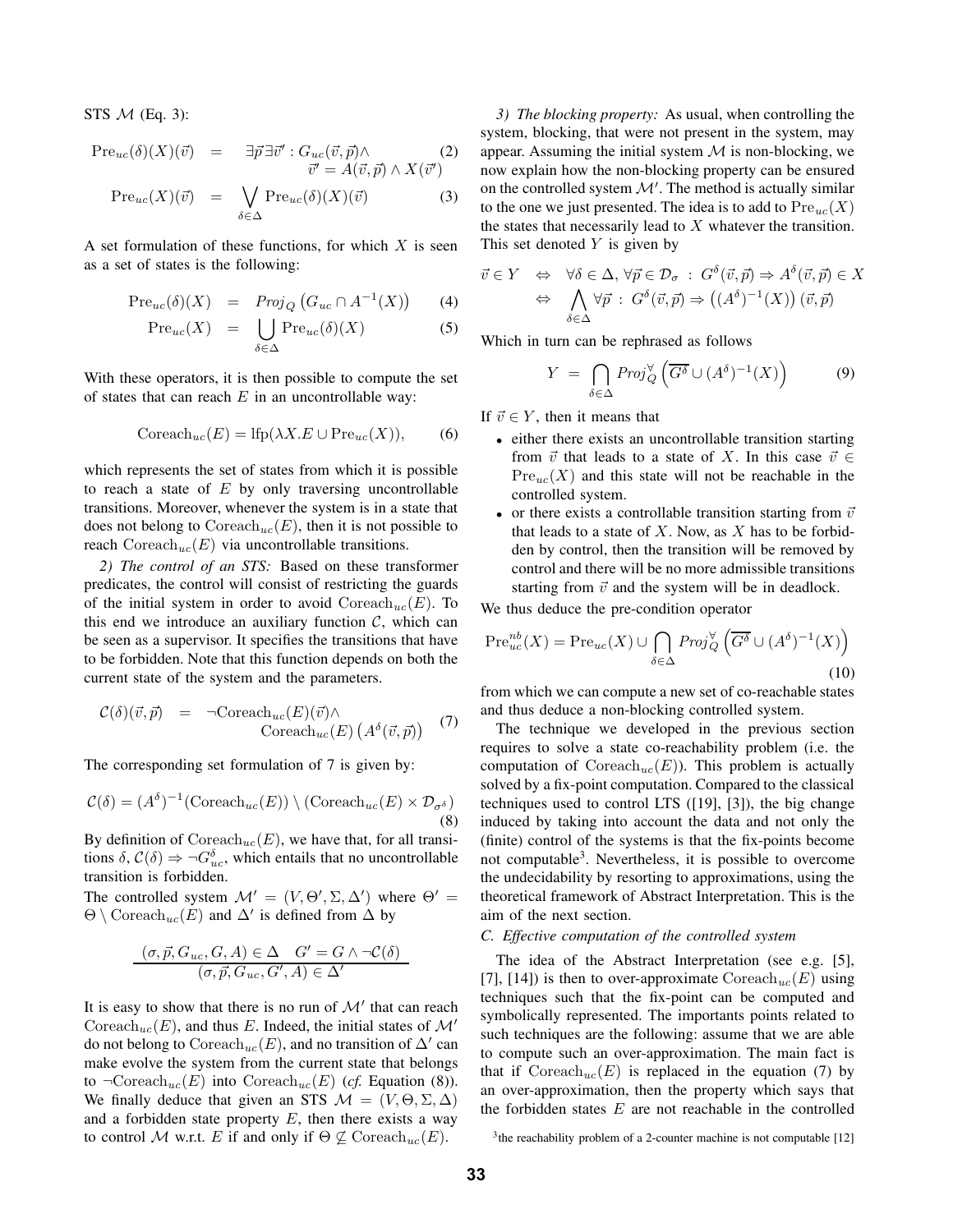system is preserved. However, it is worthwhile noting that the price to be paid is the maximal permissiveness of the controlled system. Finally, note that if the non-blocking is requested, then the over-approximation leads us to forbid states that would not have been blocking with an exact computation.

It remains to explain how such an over-approximation of  $\text{Coreach}_{uc}(E)$  can be computed using abstract interpretation techniques. We first give an outline of the techniques and then show how to apply them to our problem.

*a) abstract interpretation techniques:* Abstract Interpretation is a theory of approximate solving of fix-point equations. Most analysis problems, among others reachability analysis, come down to solving a fix-point equation of the form  $x = F(x), x \in \wp(S)$ , where S is the state space of the system,  $\varphi(S)$  is a complete lattice of sets of states, ordered by inclusion, and  $F$  is roughly the "predecessor states" function.

The exact computation of such an equation is generally not possible for undecidability (or complexity) reasons. The fundamental principles of Abstract Interpretation are:

- 1) to substitute to the concrete domain  $\wp(S)$  a simpler abstract domain A (static approximation). The concrete lattice ( $\wp(S), \subseteq$ ) and abstract lattice  $(A, \sqsubseteq)$  are linked by a Galois connection  $\wp(S) \xrightarrow{\gamma} A$  which ensures the correctness of the method  $\int_{0}^{\alpha}$ .
- 2) to transpose the fix-point equation into the abstract domain, so that one have to solve an equation

$$
y = F^{\sharp}(y), y \in A, \text{ with } F^{\sharp} \supseteq \alpha \circ F \circ \gamma
$$

3) to use a widening operator (dynamic approximation) to make the iterative computation of the least fixpoint of  $F^{\sharp}$  converge after a finite number of steps to some upper-approximation (more precisely, a postfix-point).

Approximations are conservative so that the obtained result is an upper-approximation of the exact result.

*b) Application to the computation of the controlled system:* The equation of the fix-point is generally derived in a compositional manner from the syntax of the system to be analyzed, here the STS  $\mathcal{M} = (V, \Theta, \Sigma, \Delta)$ . Assume that we have an abstract lattice  $A(\sqsubseteq_{\scriptscriptstyle{\lambda}} \sqcup, \sqcap, \top, \bot)$  for our abstract state space A, with  $\wp(Q) \stackrel{\longleftrightarrow}{\longrightarrow} A$ . Formally we<br>assume that the Galois connection can be extended to assume that the Galois connection can be extended to  $\wp(Q \times \mathcal{D}_{\sigma}) \longrightarrow A_{\sigma}$ . The functions of §III-B are rewritten as follows: as follows:

$$
\begin{array}{rcl}\n\operatorname{Pre}_{uc}^{\sharp}(\delta)(Y \in A) & = & \alpha \left( \operatorname{Proj}_{Q} (G_{uc}^{\delta} \cap (A^{\delta})^{-1}(\gamma(Y))) \right) \\
\operatorname{Pre}_{uc}^{\sharp}(Y \in A) & = & \bigsqcup_{\delta \in \Delta} \operatorname{Pre}_{uc}^{\sharp}(\delta)(Y)\n\end{array}
$$

and by solving the equation  $Y = \alpha(E) \sqcup \text{Pre}_{uc}^{\sharp}(Y)$ , we obtain the fix-point noted Coreach<sup>#</sup> (E). The controller C obtain the fix-point, noted Coreach<sup>#</sup><sub>uc</sub> $(E)$ . The controller  $\mathcal C$ <br>and the associated controlled system are thus computed as and the associated controlled system are thus computed as in the preceding section using  $\gamma(\text{Coreach}_{uc}^{\sharp}(E)).$ 

*Example 3: Assume the variables and parameters of the STS* M *are either boolean or real. The state space of the underlying LTS is then of the form*  $Q = \mathbb{B}^n \times \mathbb{R}^p$ . The *concrete lattice*  $\wp(Q) \simeq \mathbb{B}^n \to \wp(\mathbb{R}^p)$  *may be abstracted by the lattice*  $\mathbb{B}^n \to \text{Pol}[p]$  *of functions which for each valuation of the boolean variables associates a convex polyhedra of dimension* p*, as in [7], [9]. A more flexible solution for combining Booleans and reals is proposed in [14], [13].*

*c) Example:* In order to illustrate the previous section, let us consider the following simple example depicted in Figure 2. This STS has two integer variables x and  $y$  and an implicit program counter variable which denotes the locations INIT, RUN et ERR.



Fig. 2. A toy example

After an initialization phase,  $x$  and  $y$  can decrease and the STS comes back in its initial state if  $y$  is even. The transitions have guards either fully controllable ( $G_{uc} = \emptyset$ ), or fully uncontrollable  $(G_{uc} = G)$ . Controllable guards are represented with a "?" (e.g. INIT  $\rightarrow$  RUN) and the uncontrollable guards by an "!" (e.g. RUN  $\rightarrow$  ERR). Assume the forbidden state property is given by  $\mathbb{Z}^2 \times \{ \text{ERR} \}$ . The exact set of  $x$  and  $y$  values that define, in the RUN location, the states from which the underlying LTS leads to forbidden states by firing an uncontrollable trajectory is

$$
\{(x,y) \mid \begin{cases} 2y \le x \land x \ge 2 \\ 2y \le x+5 \land x \ge 2 \end{cases} \text{ if } y \text{ is even } \begin{cases} 2y \le x \land x \ge 2 \\ 1 \text{ if } y \text{ is odd} \end{cases}
$$

However, the convex hull of this set has states that do not have to be forbidden (e,g the state  $x = 3 \land y = 2$ ). Thus, our method based of convex polyhedra, would not lead to an exact computation.



Fig. 3. Set of "bad" states and steps of the fix-point computation